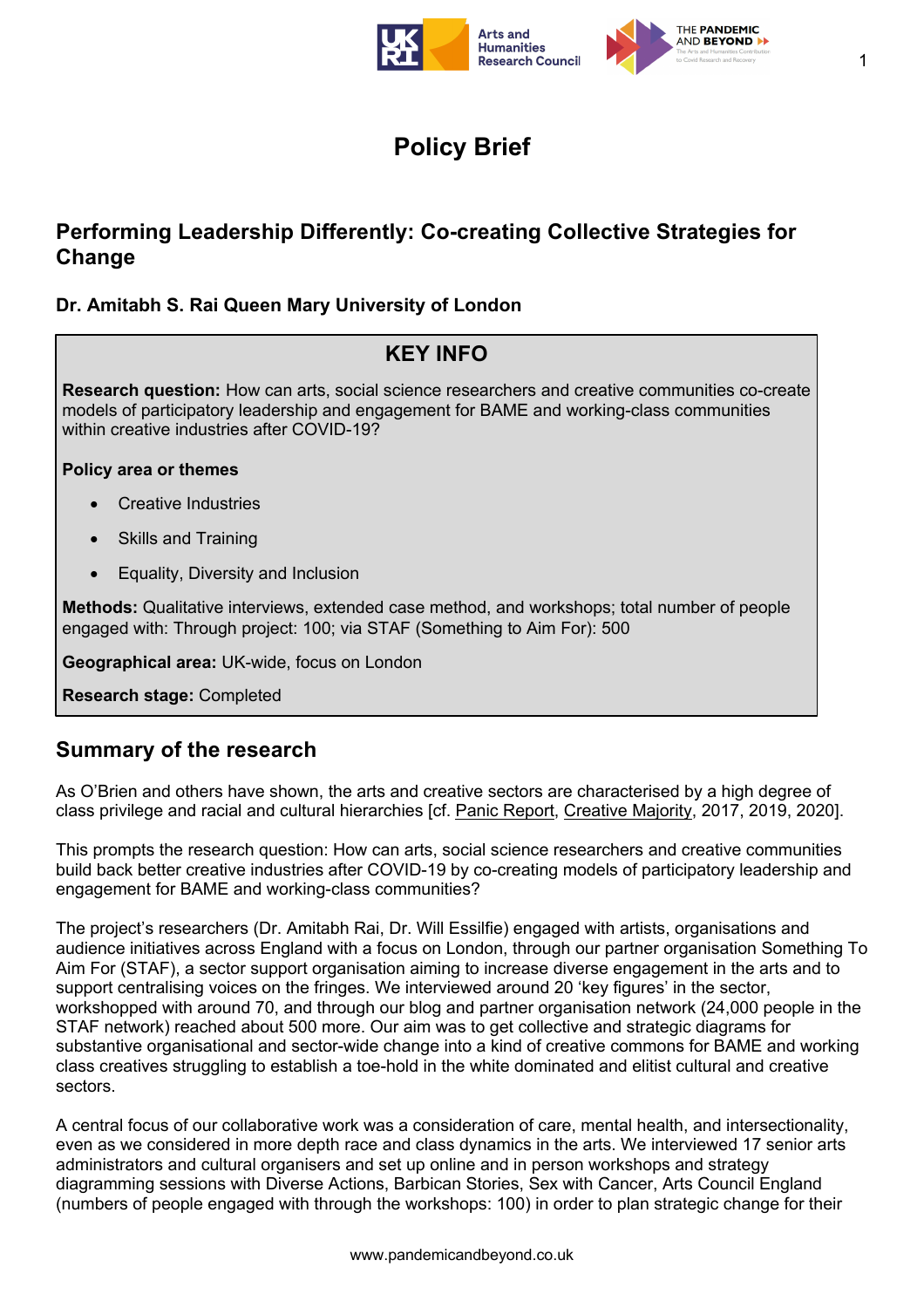

organisations and the sector that would support a more diverse workforce, relevant leadership, and authentic community engagement.

We critically explored new leadership models, using participatory action research and the extended case methods in order to foster substantive participation by diverse stakeholders. Participatory action research involves authentic co-creation of aims and strategies for change with diverse communities; the extended case method allows for strategic organisational processes such as administration in and of the arts to be situated historically and within their eco-systems. In contrast to previous arts diversity initiatives, the project therefore embedded those systematically excluded from leadership within the arts at every stage of the research process.

### **Policy recommendations**

Within the **Creative Industries Workforce** policy area:

1. **Need for system-wide and mental health-informed mentoring for creatives of colour, Black and working class creatives**. Funds should be allocated to establish autonomous mentor networks of minority, intergenerational, and working class mentors; these mentor networks would be funded to develop mentor-mentee best practices and organisational experiments. This can incorporate the several models of mentoring covered in O'Brien et al (2021): peer to peer, intergenerational, anti-elitist, group, process-oriented mentorship programs. This will immediately and in the long-term address the absence of care for working class and Black and of colour creatives in the arts sector by focusing human resources strategy on relevant community outreach, leadership development and retention, and cultural co-creation.

2. **Protection for interns and structures to prevent BAME and working class freelancers having to work for free.** A BAME and working class Internship program should be creative for the arts and cultural sector. These internship programs would happen along the lines of the PLD research process—co-create with a dynamic sector intermediary organisation working on EDI strategy an action research agenda to respond to today's urgencies and sustainable strategies for equality and diversity. This would be the general format for all the paid internships funded through this program.

3. **Infrastructures of care within the industry**. This involves: participatory models of leadership, circular model of leadership, collective models of leadership, slow and non-linear leadership or arts organising. Our research has highlighted the importance of moving beyond cliches of care and concern toward concrete strategies of resource allocation, authentic co-creation, and leadership development that attends to the massive and widespread inequalities of race and class that continue to characterise the arts in UK. By infrastructures of care we mean the creation of funding bodies that will support BAME and working class networks of artists and cultural organisers seeking to make substantive change in their sectors; we mean a commitment to diversity that involves rapid diversity audits of everything from boards of trustees to the maintenance staff, social audits that showcase the care deficits that are the lived conditions of inequality and injustice in the arts today.

#### For the **Cultural Policy** area:

4. **A Permanent Commission on Fair Work in the Arts** with an initial remit to focus on freelance work and destabilising precarity: This is needed because as O'Brien et al (2021) have noted, a kind of government watchdog co-created with precarious part-time creative workers is necessary to address the urgent, post-Covid needs of these workers, a disproportionate number of whom are BAME and working class. This Permanent Commission would be housed at DCMS; with an initial remit to submit policy recommendations around the current condition of freelancers with a specific focus on race and class hierarchies.

www.pandemicandbeyond.co.uk All these PLD Policy recommendations have to be authentically co-created. Indeed, all policy processes should include a consideration of strategic leadership pathways so that people from marginalised